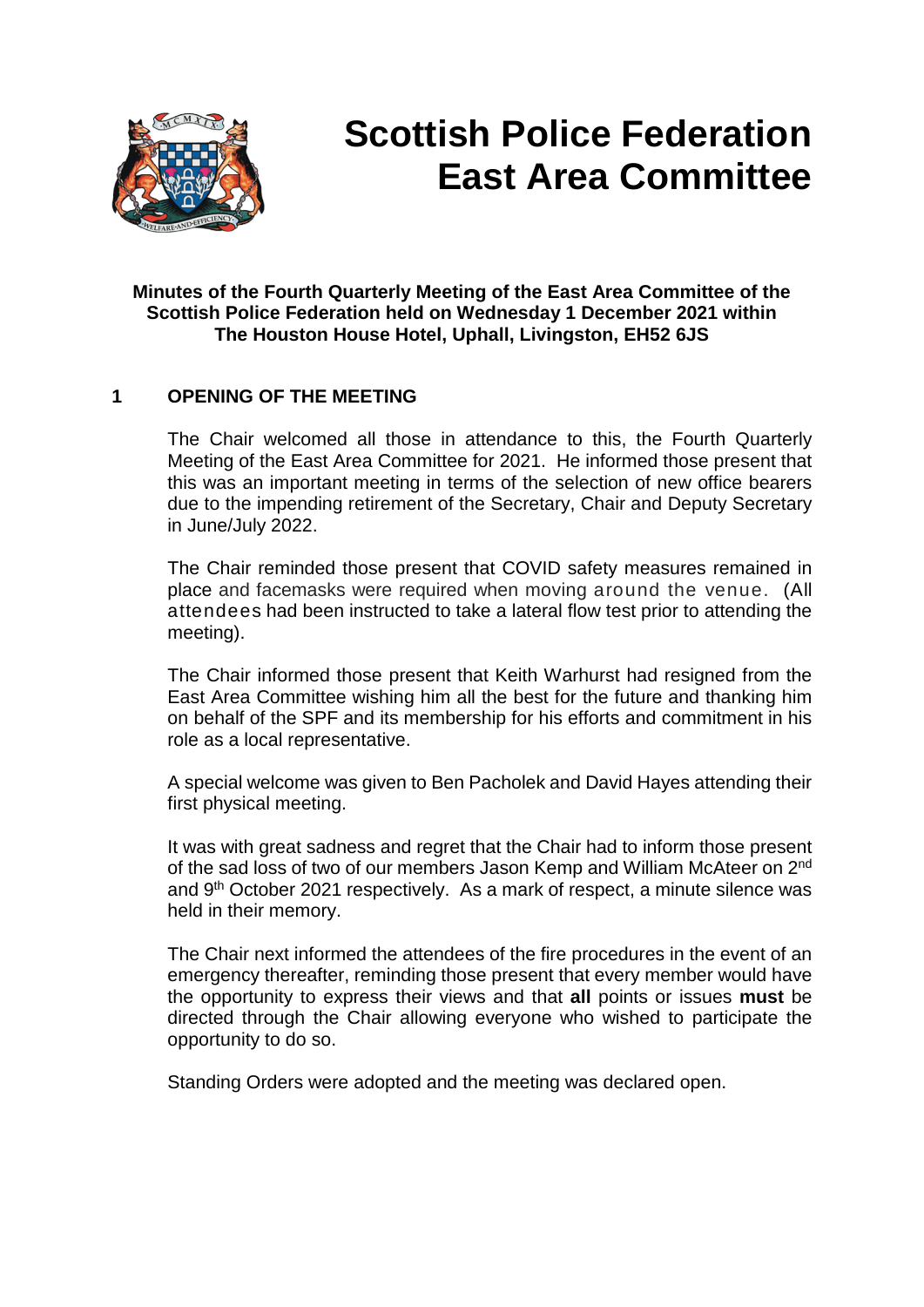#### **2 ATTENDANCE**

Sergeant David Reid C - Forth Valley Sergeant Anne Begley C - Forth Valley Constable Lyn Redwood C - Forth Valley Constable Gavin Grant C - Forth Valley

Inspector Peter Jones E - Edinburgh Inspector Mark Sherman E - Edinburgh Inspector Neill Whiteside E - Edinburgh Inspector Norman Towler **E** - Edinburgh Sergeant Heather Macintyre **E** - Edinburgh Sergeant Christopher Richardson E - Edinburgh Constable Euan Sinclair **E** - Edinburgh Constable David Davison E - Edinburgh Constable Stephen Neilson E - Edinburgh Constable Richard Wood E - Edinburgh

Inspector Andrew Toombs J - Lothian's & Scottish Borders Inspector David Hughes J - Lothian's & Scottish Borders

Chief Inspector Michael Williamson P - Fife Inspector James McLaren P - Fife Inspector Ian Stephen P - Fife Sergeant Craig Menzies **P** - Fife Sergeant David Hayes<br>
Sergeant Graeme Mathers
P - Fife Sergeant Graeme Mathers Constable John Turley **P** - Fife Constable Kevin Taylor **P** - Fife Constable Ben Pacholek P - Fife

Andrew Malcolm **Chair** Stephen Clark Secretary Heather Macdonald **Deputy Secretary** Graham Ross Vice Chair

- 
- 
- 
- 
- 
- 
- 
- 
- 
- 
- 
- 
- 
- 
- 
- Inspector Michelle Ritchie J Lothian's & Scottish Borders
	-
- Sergeant Bryan Jones J Lothian's & Scottish Borders
- Sergeant James Gowling **J** Lothian's & Scottish Borders
- Sergeant Ross Drummond J Lothian's & Scottish Borders
- Constable Eric Dickson J Lothian's & Scottish Borders
- Constable Darren Gallagher J Lothian's & Scottish Borders
	-
	-
	-
	-
	-
	-
	-
	-
	-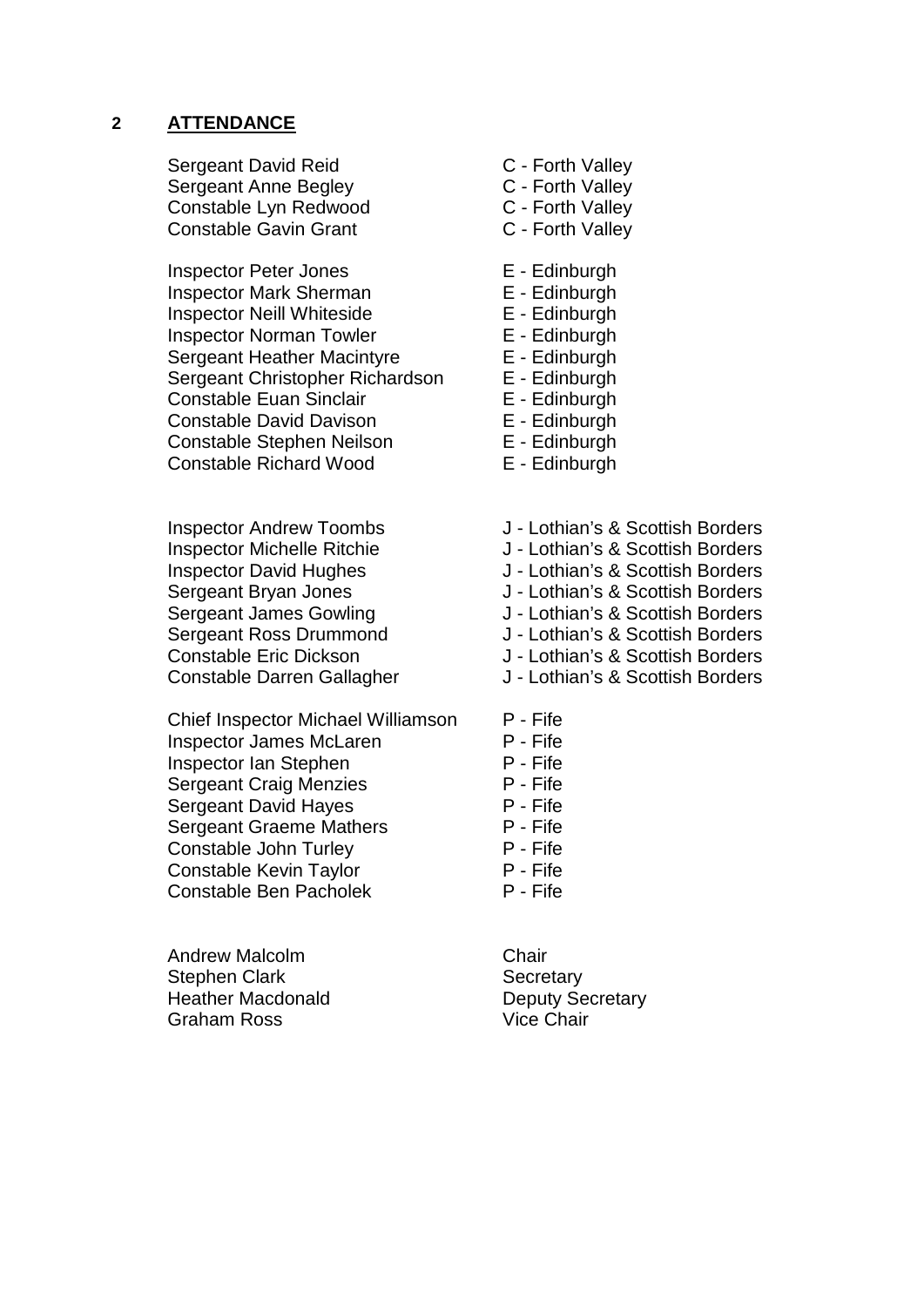## **3 APOLOGIES**

Apologies received from Martin Vickerman, Mark Murphy, Craig Fogg, and Willie Rennie. Allan Lapsley and Gareth Watt were attending a Federation Training Course at the SPF office in Dundee.

## **4 MINUTES OF PREVIOUS MEETING**

Those present approved the minutes of the previous meeting held on Wednesday 1<sup>st</sup> September 2021. The minutes had previously been circulated to the Committee via Teams.

# **5 ELECTION – DEPUTY SECRETARY (ELECT)**

There being no other candidates, the Committee endorsed the election of David Reid as Deputy Secretary (Elect).

## **6 ELECTION – VICE-CHAIR**

There being no other candidates, the Committee endorsed the election of Richard (Ricky) Wood as Vice Chair (Elect).

# **7 ELECTION – POST OF CHAIR**

| <b>Nomination:</b> | Norman Towler            |
|--------------------|--------------------------|
| Proposed:          | James McLaren            |
| Seconded:          | Darren Gallagher         |
| <b>Nomination:</b> | <b>Heather MacIntyre</b> |
| Proposed:          | Michelle Ritchie         |
| Seconded:          | Anne Begley              |
| <b>Nomination:</b> | <b>John Turley</b>       |
| Proposed:          | <b>Craig Menzies</b>     |
| Seconded:          | <b>Ben Pacholek</b>      |

John Turley was duly elected as Chair (Elect).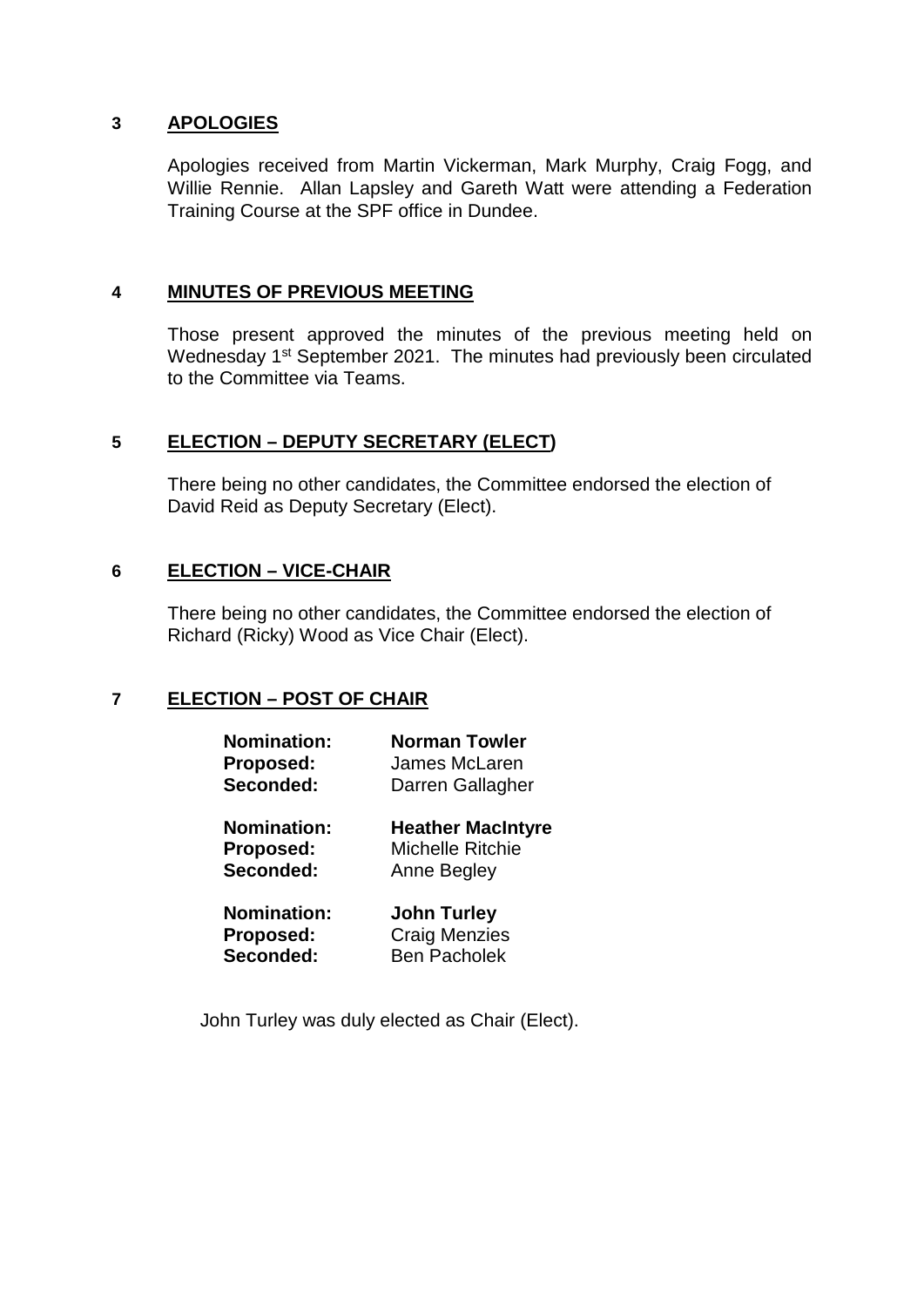## **8 MATTERS ARISING**

## **(a) JOINT CENTRAL COMMITTEE UPDATE**

The Secretary informed that the last meeting of the Joint Central Committee had taken place within the SPF Office in Dundee on Monday 15<sup>th</sup> and Tuesday 16<sup>th</sup> November 2021.

At that meeting, the General Secretary provided an update in relation to the review of the current JCC meeting structure and JCC approved a move from quarterly to bi-monthly. Standing Committees would be incorporated within JCC. The new meeting structure and schedule is to be confirmed and introduced by February 2022.

Other points worthy of note include:

## **LEGAL UPDATE**

**Allard (on-call recognition case)** - Remains ongoing.

**Holiday Pay** - Remains ongoing.

**WhatsApp** - Remains ongoing.

**Sheku Bayoh Public Enquiry** - Ongoing. On 18<sup>th</sup> November 2021, the Inquiry Chair addressed the 'interested parties'. To date no evidence has been presented and no dates have been confirmed in that regard, it is likely to be 2022 before witnesses are called and evidence heard. The Secretary signposted the Public Inquiry website for more information/ detail.

**Employment Tribunal regarding Pensions and the SPF** – Ongoing. Progressing to an ET scheduled for June 2022.

## **PNB (POLICE NEGOTIATION BOARD)**

The Secretary informed that the last PNB had met on 7<sup>th</sup> October 2021.

**Pay Claim 2021** - Discussions ensued regarding elements achieved in relation to annual leave, extension to notification periods for rest days and compensation for Inspectors and above as part of the 'double lock' arrangements. An overview and explanation of 'double lock' was provided.

It was acknowledged that a number of enquiries had been received from retired officers in relation to the bonus payment element of the pay deal, and it was confirmed that only those 'in service' as of 28th October 2021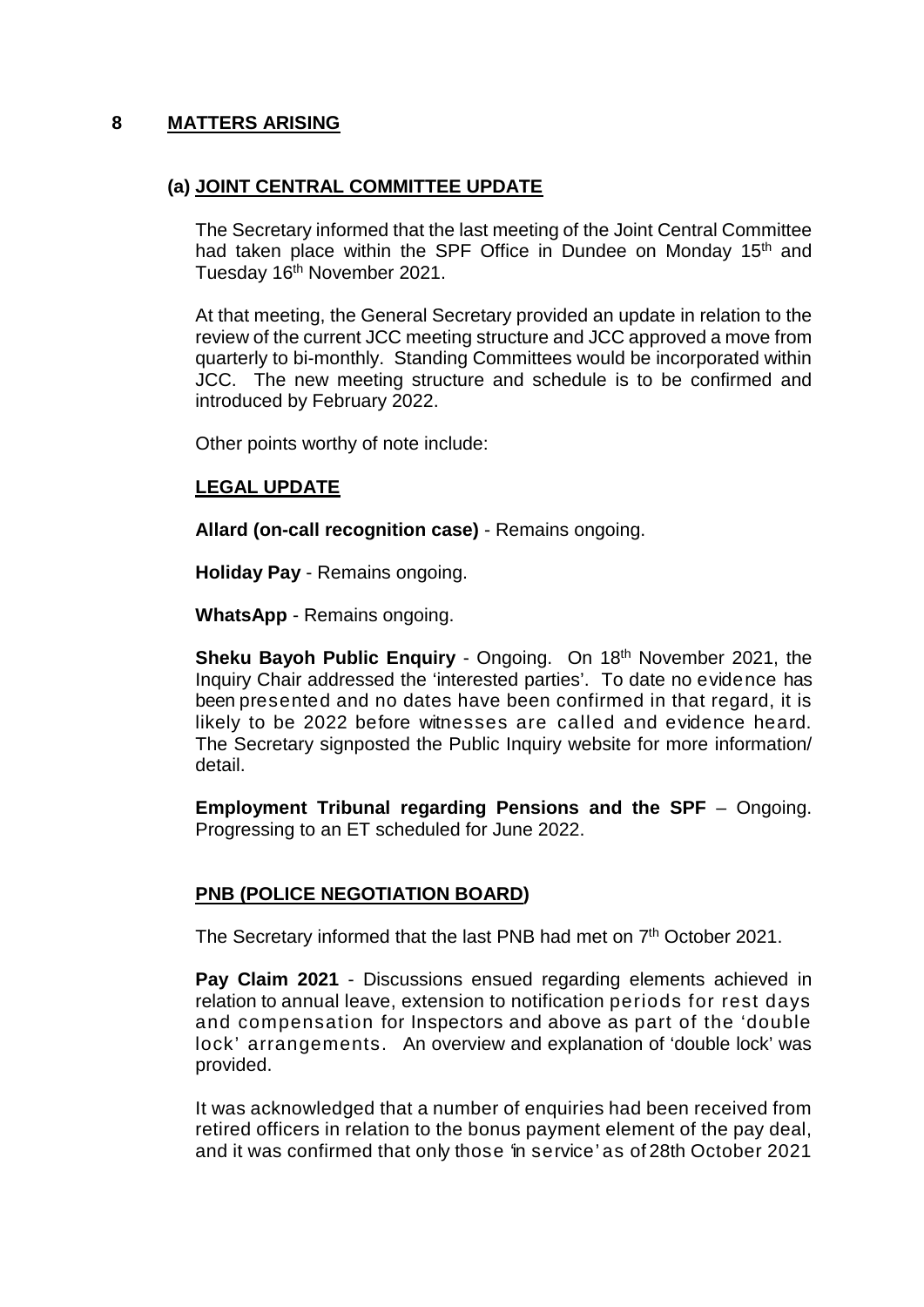are eligible to receive the £250 bonus payment, and it was highlighted that it is not linked to the COVID pandemic.

**Pay Claim 2022** - Staff Side are reviewing the position for 2022. Those present had a lengthy discussion about what they felt the 2022 pay claim should reflect. The views were acknowledged/noted and will be reflected in terms of the review and future PNB meetings.

**EWG (Equality Working Group)** – Remains ongoing. Staff Side have lodged a claim for increased provision regarding maternity, to bring Scotland into line with the rest of the United Kingdom.

**Queens Platinum Jubilee** - Remains ongoing. Staff Side submitted a claim for an additional Public Holiday in either May or June 2022.

The Secretary informed the next scheduled full PNB meeting is scheduled to take place on 16<sup>th</sup> February 2022.

**COP26** - The Committee deliberated over COP26 discussing the feedback from officers. The main points raised were:

- Poor logistics. Transport plan was poor with travel time and staging posts causing officers to work 14 hours rather than 12. A real bone of contention was being informed they were not entitled to claim for travel time.
- Resourcing for business as usual within 'E' Division was poor. Inspectors had been placed under a lot of pressure to make things work and therefore, they should be acknowledged for this.
- Officers did not know what duties they would be working causing problems and stress in relation to care arrangements.
- Op Urram Mailboxes were not being monitored and officers' enquiries were unanswered causing increased stress and anxiety.
- Lack of communication between RDU and officers.
- SCOPE was, in the words of the officers "**useless**" and the updating of the system was not good.
- It was thought that the financial implications due to all of the above would exceed what was first expected.
- Overall, it was felt that the planning and notifications of shifts and duties compared to other big events had been an unmitigated disaster. Disappointment had been voiced at the lack of communication between national and local RDU's. Officers were genuinely frustrated at the lack of information and guidance – not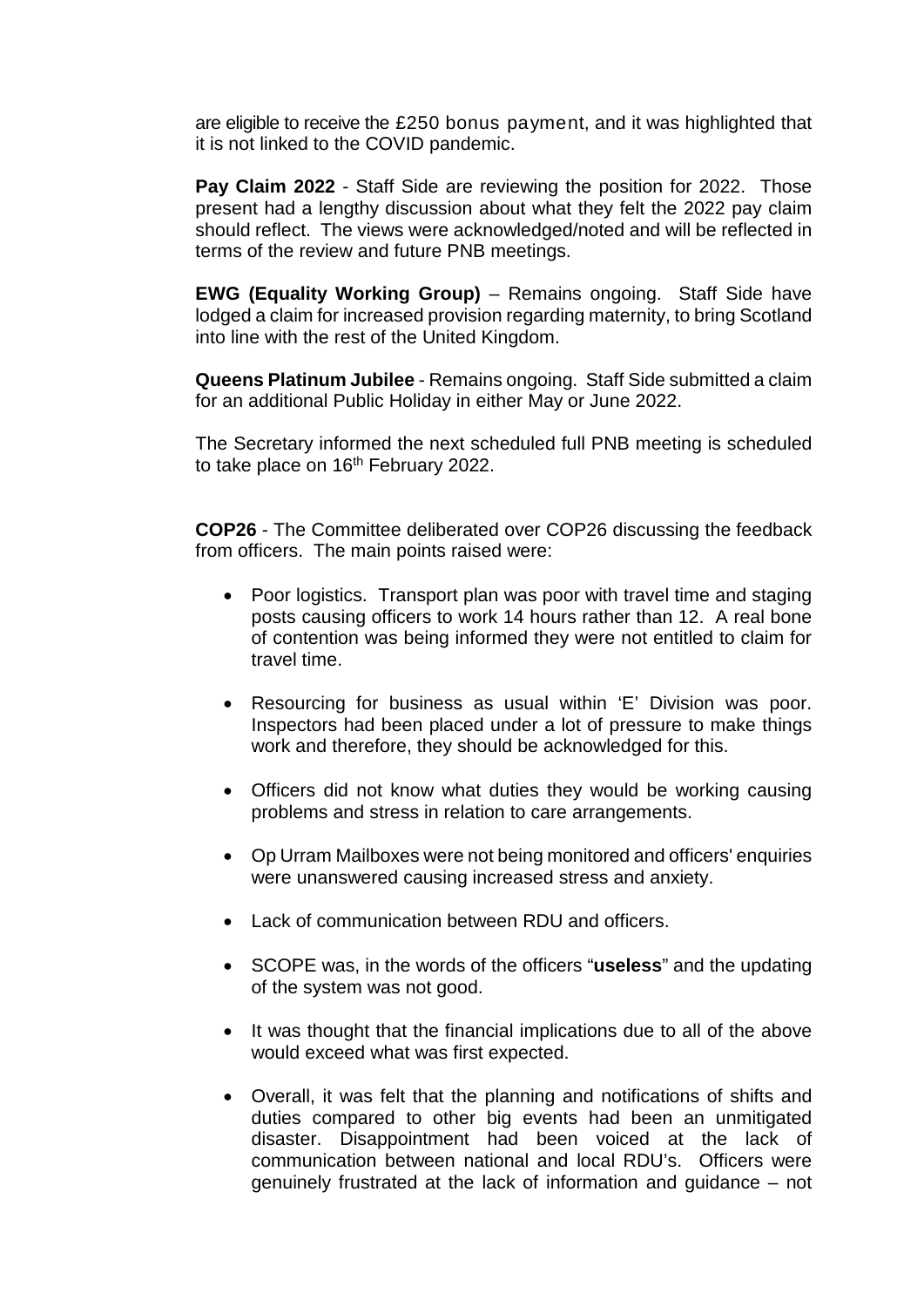knowing what they were working, what their duties would be and when asking Line Managers, they had no idea either – signposting officers to Mailboxes that were not being monitored and enquiries went unanswered.

Inspector James McLaren stated that whilst there were issues prior to and during Op Urram, it was important that the anger be directed appropriately /accurately. The committee recognized that everyone involved had worked extremely hard under considerable pressure to make COP26 work under what was extremely trying circumstances.

## **PENSIONS**

**SCAPE (Superannuation Contributions Adjusted for Past Experience) and Cost Control Mechanism Consultations** - The Secretary updated that the SPF response had been submitted within the Government timescales and completely aligned with all other trade unions/staff associations. The requested extension was however, not granted.

The Secretary informed that SPF were looking for examples of officers who would suffer detrimentally in relation to the changes to pension and tasked the committee to bring examples forward to use as possible test cases. Officers must fall within the one of the undernoted brackets:

- 1. Retiring on Ill Health between 1 April 2015 and 31 March 2022.
- 2. Retiring between 1 April 2015 and 31 March 2022 with services in both schemes.
- 3. Due to retire prior to 31 March 2022 with services in both schemes.
- 4. Due to retire after 31 March 2022 but prior to 31 October 2023 and have service in both schemes.

The Secretary will email committee members seeking relevant nominations following the meeting.

**Pension Remedy** - SPF have sought legal opinion on technical details.

**Annual Benefit Statements** - This is a self-service portal implemented without consultation with the SPF. Officers are required to register for online access. To date only 45% of officers have registered.

**SPPA** - Challenges continue regarding the pensions remedy and general pension's environment. Currently membership of the pension scheme stands at 92%.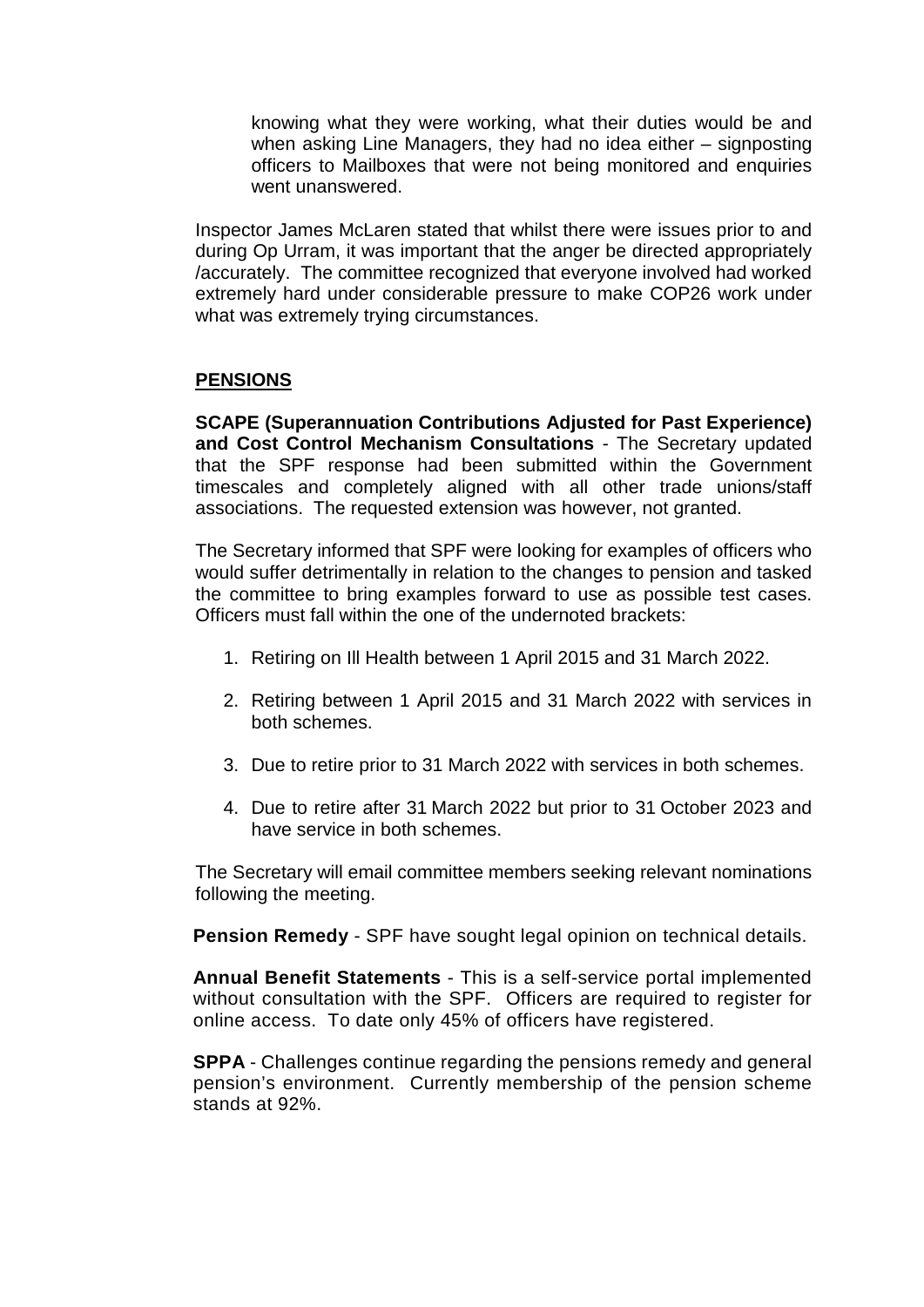# **POLICE SERVICE OF SCOTLAND REFORM**

**ACRA (Age of Criminal Responsibility)** - Remains unfunded. The delay is now indefinite with training having been paused.

**Communication Systems/Processes** – Police systems are outdated and a change of technology is required by 2025.

**Cyber Program –** This will prove challenging and will have to fit into existing policing methods.

**EUROCOP** - A meeting was held in Edinburgh on 22<sup>nd</sup> - 24<sup>th</sup> November 2021. Health & Safety, the impact of crime trends and social demographic changes due to immigration had all been on the agenda and discussed.

**Standard Operating Procedures/Consultations** - Sent out to the EAC with the view that those with specific knowledge or expertise will send in feedback thus giving the EAC a better overall response in relation to the consultations.

**Police Related Charities** - The Secretary updated the Committee accordingly in relation to police related charities.

**Police Treatment Centre & St. Georges Fund** – The St. George's Fund will now be known as the **Police Children's Trust**.

**Police Care UK** - The charity reported a loss due to the collapse of Woodford Investments.

**Scottish Police Memorial Day** - Due to COVID, the Service was held virtually.

**National Police Memorial** Day - The Service this year was held in Lincoln. The National Chair, David Hamilton represented the SPF. Next year's event will take place in Belfast.

The Next JCC Meeting is scheduled to take place on 8<sup>th</sup> & 9<sup>th</sup> February 2022.

## **(b) STANDING COMMITTEE UPDATES**

**Finance** - The Finance Standing Committee met on 15<sup>th</sup> November 2021. The Secretary updated the Committee on the pertinent elements.

**Legislation & Regulation Committee** - Cancelled due to COP26.

**Operational Duties** - Cancelled due to COP26.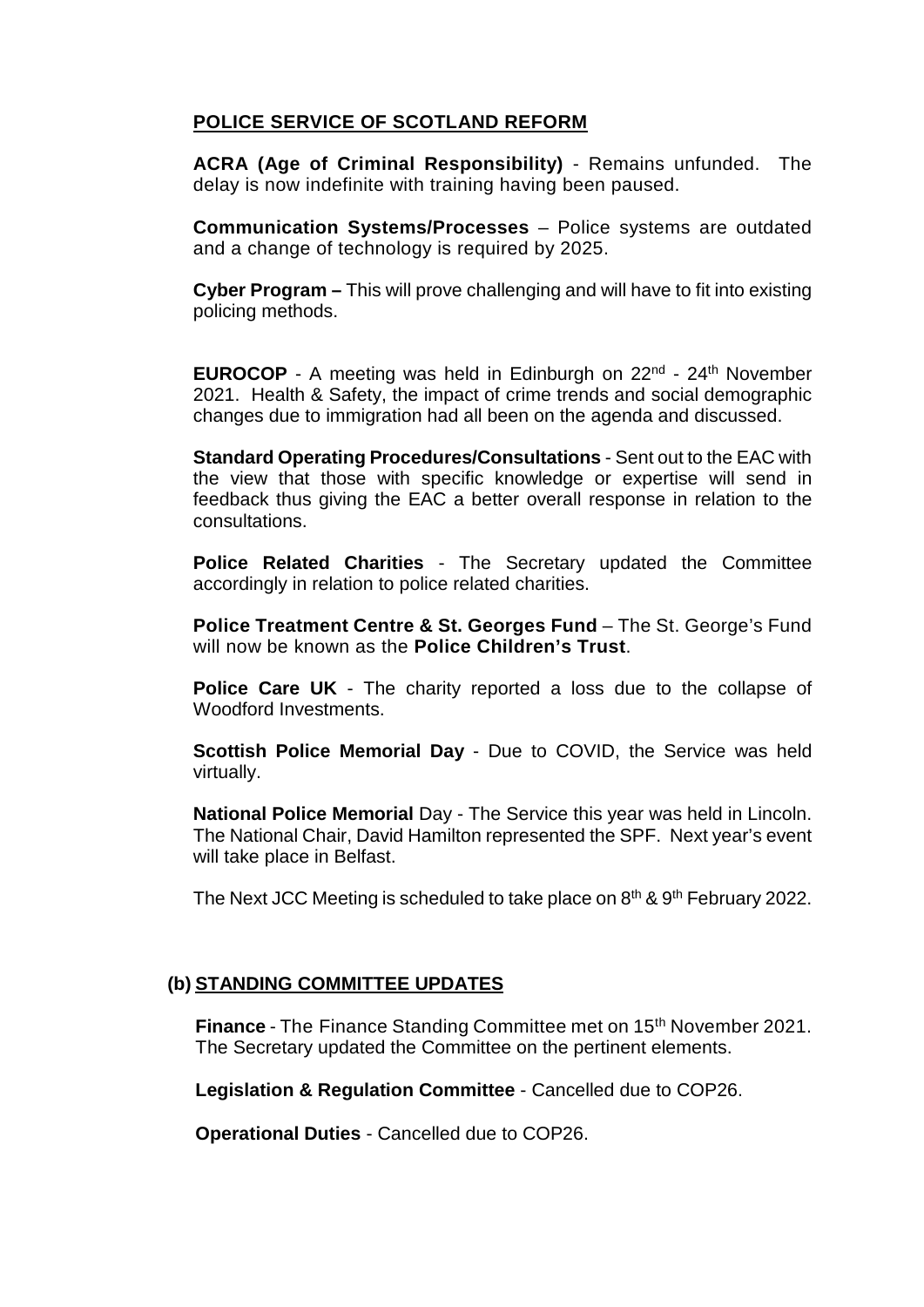# **(c) SUBJECT COMMITTEE UPDATES**

#### **CONDUCT**

The Vice Chair updated those present informing that the last Subject Committee Meeting had met via Teams on 28<sup>th</sup> September 2021. The minutes of the meeting had been circulated. In terms of the East, the following items are worthy of note:

|               | <b>CONDUCT</b> | <b>CRIMINAL</b> | <b>TOTAL</b> |
|---------------|----------------|-----------------|--------------|
| ΟN            |                | 26              |              |
| <b>OFF</b>    |                | 15              |              |
| <b>CLOSED</b> |                |                 |              |

There are currently 8 Officers suspended in the East.

Disappointingly, criminal cases are being affected by the ongoing pandemic and backlogs within the court system.

The Vice Chair informed that there had been an increase in officers being reported for offences by colleagues. There did not appear to be any obvious reasoning for this.

**Changes in PSD** - Recently there had been a number of moves across the department and a period of readjustment would be required to enable those new in post to settle into the role.

**Training- New Opportunities** - The addition of two more JCC meetings has been ratified. The workings around how this will affect the JCC Subject Committee Meetings including the Conduct Meeting has yet to be established, however, it remains the Vice Chairs position that he would like to have some form of localized meetings with those on the Conduct Committee. Further training opportunities will hopefully arise in the coming months for Conduct Representatives.

A vacancy has arisen for a Conduct Representative within "E" Division and those "E" Divisional Representatives interested where asked to make themselves known to the Vice-Chair.

**Assistance from the EAC Reps** - During the past few months the Vice Chair had reached out to the committee seeking volunteers to assist him with conduct cases. He thanked all those who had answered his requests, and taken on the extra work especially as this was in addition to their day jobs and often in their own time. Special thanks were given to Craig Menzies, Heather McIntyre, Allan Lapsley, John Turley, Kevin Taylor, with particular mention to Michelle Ritchie who assisted on her days off.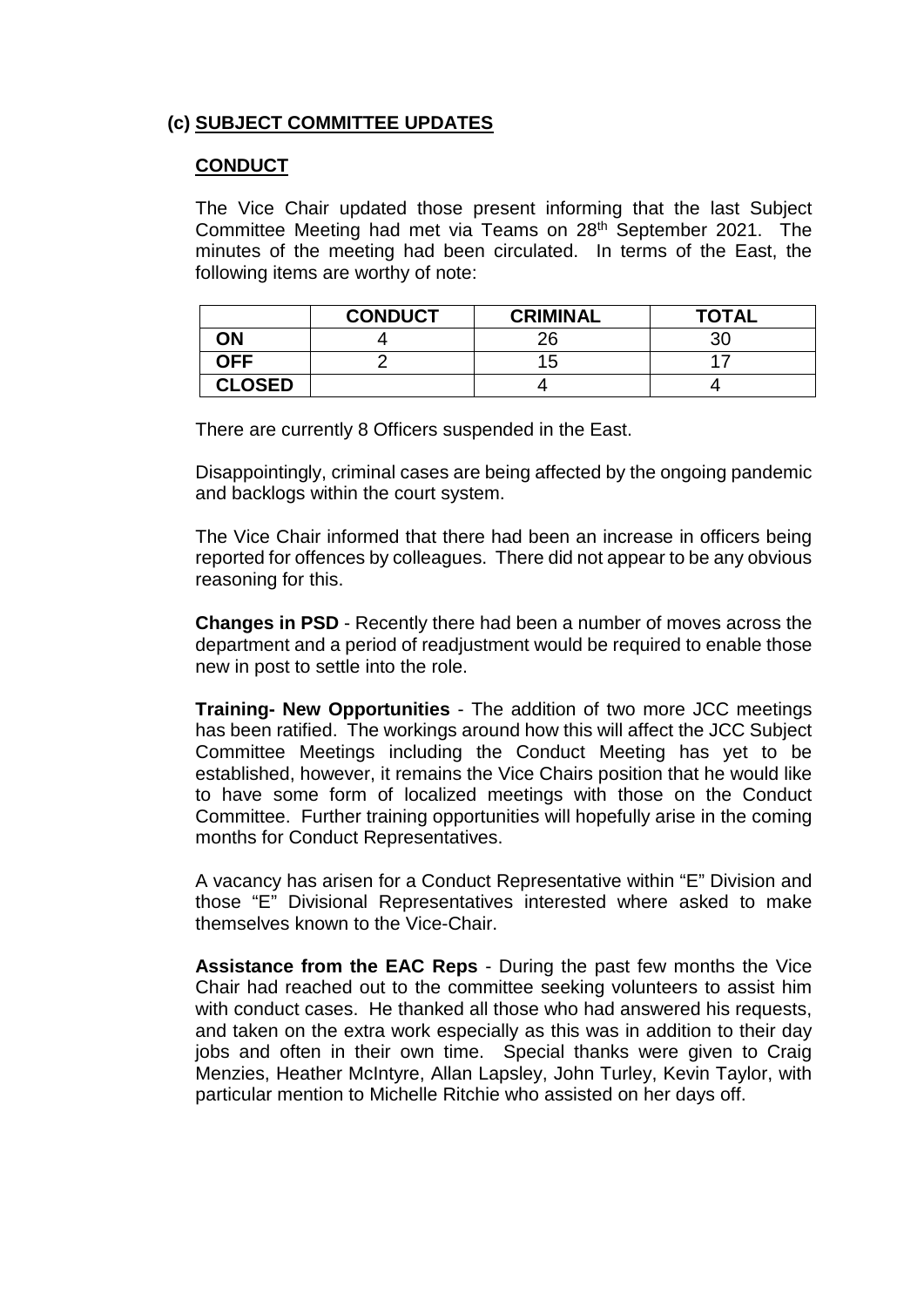# **EQUALITY & PART-TIME WORKING**

The Chair updated those present. The Equality Committee Meeting took place on 29th September 2021 the minutes of which had been disseminated.

The following items are worthy of note:

| <b>CASE TYPE</b>                          | <b>NUMBER</b> |
|-------------------------------------------|---------------|
| <b>Probationer Performance</b>            |               |
| Discrimination - Disability               |               |
| Grievance                                 |               |
| <b>III Health</b>                         | つつ            |
| III Health Retirement                     | 17            |
|                                           |               |
| <b>Total Number East Cases v Equality</b> | 37%           |

**Probationers** - Support continues to be given to probationers on Action Plans. The majority continue to relate to failures in respect of fitness or exams.

**Grievance** - Support continues for members with grievances in particular officers experiencing challenges in respect of disability.

**Flexible Working** and treatment of officers where resourcing is a challenge continues to feature in respect of discrimination towards them, rather than embracing the benefits that adjustments could make!

**COP26** - Advice and support continues to be provided to officers.

**Ill Health Retirement** - Officers entering the IHR process continue to be negatively impacted by the case backlog created between February and September 2020 when PSoS had no SMP. Officers who are going through the Ill-Health Retiral Process continue to be supported by SPF.

**Ill Health** - Currently 22 officers are absent long-term and we continue to support these officers. In terms of critical illness and support around pay, it is **important to emphasis the need to comply with timescales specified in the policy**.

**Equality Tribunal** - since the last EAC meeting, judgement has been made in the case PSoS v MALONE. This relates to a member who had suffered discrimination, victimization and harassment as a consequence of her gender and grievance. The settlement in the case has yet to be confirmed. PSoS have introduced a number of Working Groups to address the failings identified and have appointed PSNI to investigate the culture and other elements identified.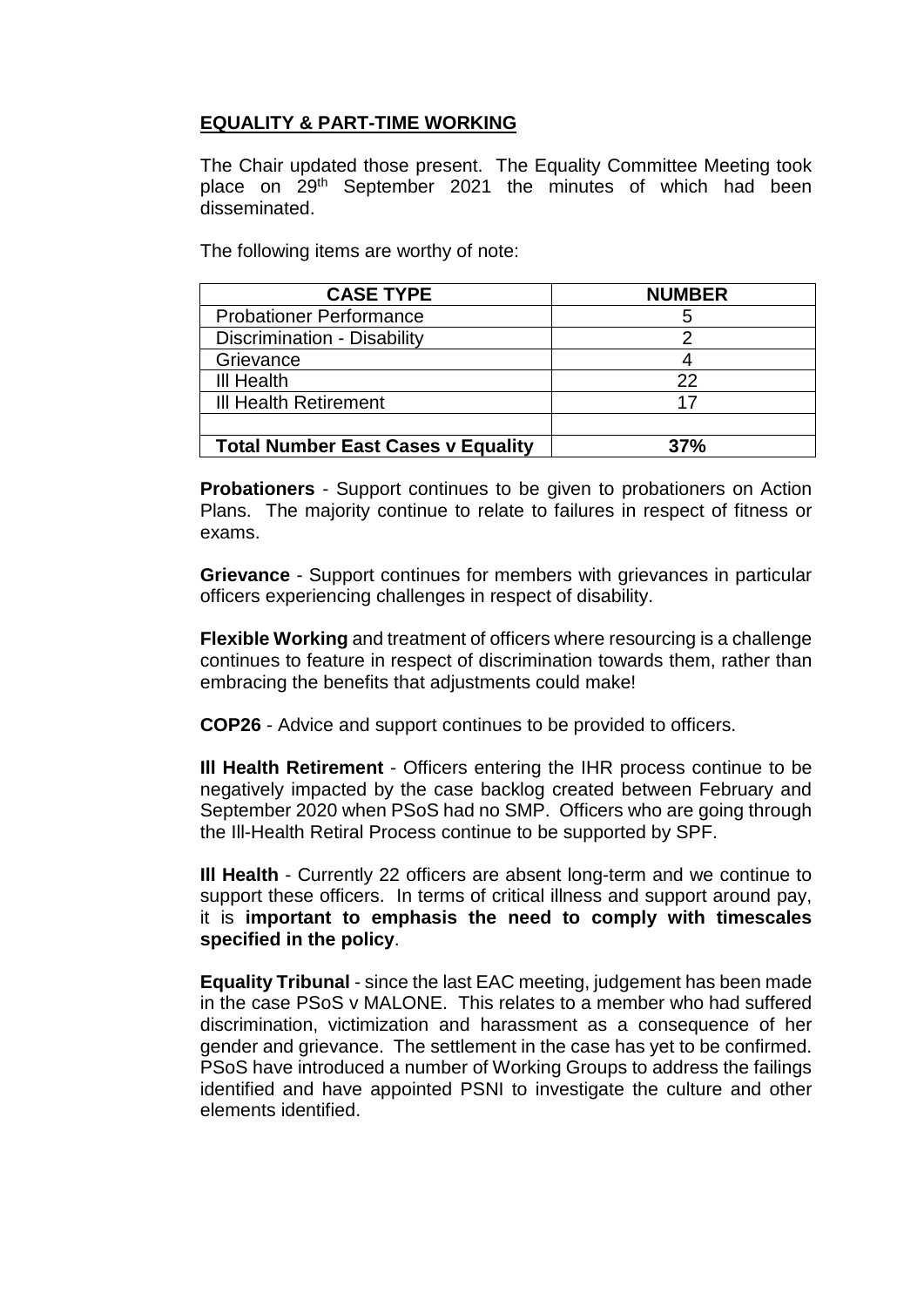# **HEALTH & SAFETY**

The Deputy Secretary had presented a comprehensive update to the Committee via TEAMS highlighting significant issues for them to consider including:

**Covid Update** - Covid transmission is increasing and there is a potential for new guidance/legislation over the coming days/weeks with the rise of the Omicron variant. The Deputy Secretary asked those present to remind their colleagues of the importance of officers wearing their masks when they cannot distance. Distance **must** be adhered to and **IIR masks must still be worn in vehicles by all officers** where distance cannot be adhered too.

The Outbreak Management Team (OMT) were officially stood down on 19<sup>th</sup> November 2021. Management of outbreaks will remain with divisions.

Only 444 officers had claimed for the flu vaccination. This scheme closes on the 31<sup>st</sup> December 2021. Officers wishing to utilize the offer should do so now claiming back via scope.

**Administration & Governance** - Currently there are 6 ongoing investigations in the East Area.

Regular monthly Health & Safety Meetings with all East Divisions and Quarterly Meetings with CJSD, Road Policing & LTD continue to be productive allowing any issues to be addressed as and when they arise. There are currently no permanent Health & Safety Advisers in the East however; this should change in the beginning of January 2022.

**Training** - Further training courses will take place next year for those who were unable to attend this year.

**Injuries** - Nearly all of the RIDDOR (Reporting of Injuries, Diseases and Dangerous Occurrences) reports over the last quarter have involved foot pursuits where officers have fallen or, entry with MOE but not wearing suitable PPE.

Violence against officers is growing. There are concerns due to the increase in the willingness to use weapons and the Force is looking at this.

Dog bites are on the rise. Those present were asked to ensure that their members are aware that Dog Handlers have electric shields, which can be utilized for operations.

**Clothing and Equipment** - Thermals for all officers have been approved which will include a top/bottom layer and socks however, it will be next year before they are issued. New (fit for purpose) torches have been procured and will be available next year. These are supposedly superior to the current standard issue.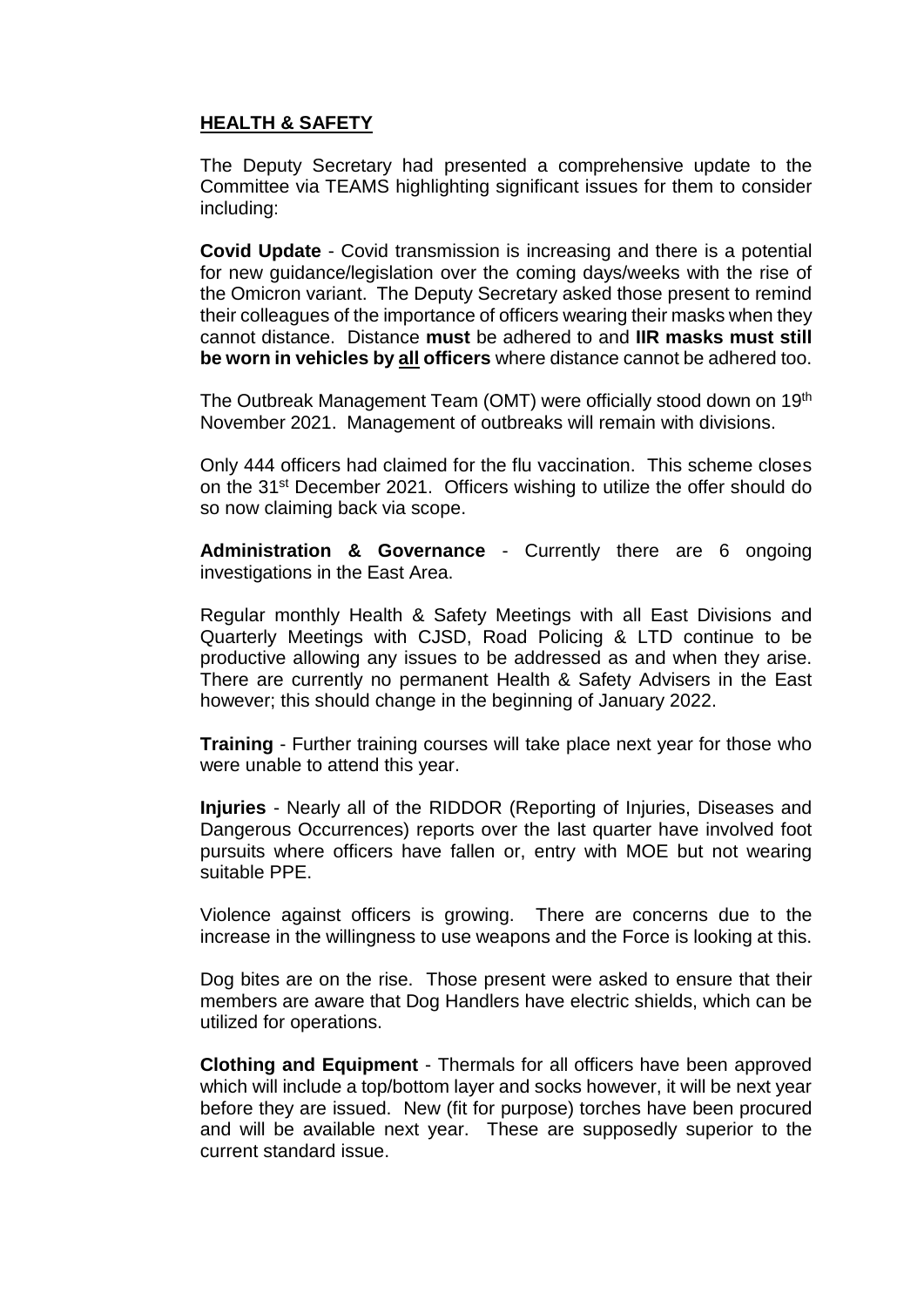**Winter issues - 4 x4 vehicles** – Fleet have confirmed they are unable to source any further vehicles at this time. The ACC confirmed that if divisions require more vehicles, they should hire them to meet the need of the division.

The Secretary then informed the committee that due to the impending changes within the EAC in 2022 that there would be vacancies on the subcommittees that required to be filled. All those interested in getting involved in one of the sub-committees should make themselves known.

#### **(d) DIVISIONAL UPDATES**

'C' DIVISION (Forth Valley) – On Wednesday 17<sup>th</sup> November 2021, Davie Reid, Martin Vickerman and Mark Murphy met with Chief Superintendent Gibson, Superintendent Sinclair and Superintendent Lundie.

Main topics discussed had been:

The good uptake in the consultation regarding the potential switch to the 2x2x2 **shift pattern** which was open to those currently on response, DAVRU and CPT as they are most likely to work it. The consultation finishes on 5<sup>th</sup> December 2021 at which time the Division will analyses the results and a decision will be made on whether to switch or not.

**Sudden Deaths** and the proposal for Sudden Death reports to be updated once the Post Mortem has been carried out allowing a quicker and easier return of keys/property to the next of kin.

**Response Officers Attending Calls on Motorways** and the recent increase of response officers attending live calls on the motorway. (Predominantly on the nightshift when no RPU crews have been available) and the dangers this puts our officers in due to inadequate training or equipment to safely carry out these duties.

**Christmas Staffing –** To date no requirement on the Division to send any officers through to Winter City, Edinburgh.

**Op Urram Officers** – Some officers who worked their 4 working days after Op Urram did not receive their 2 rest days.

**'E' DIVISION (Edinburgh)** – Norman Towler, Christopher Richardson and Willie Rennie met with Chief Superintendent Scott and Superintendent Rennie. The main topics discussed had been:

**Op Urram** - focus being on the welfare and well-being of all officers. Courts and current practice of COPFS marking cases later than normal therefore, not in a position to look at excusals was raised; Officers cited on a Friday having a knock-on effect with Night Guard; 222 Shift Pattern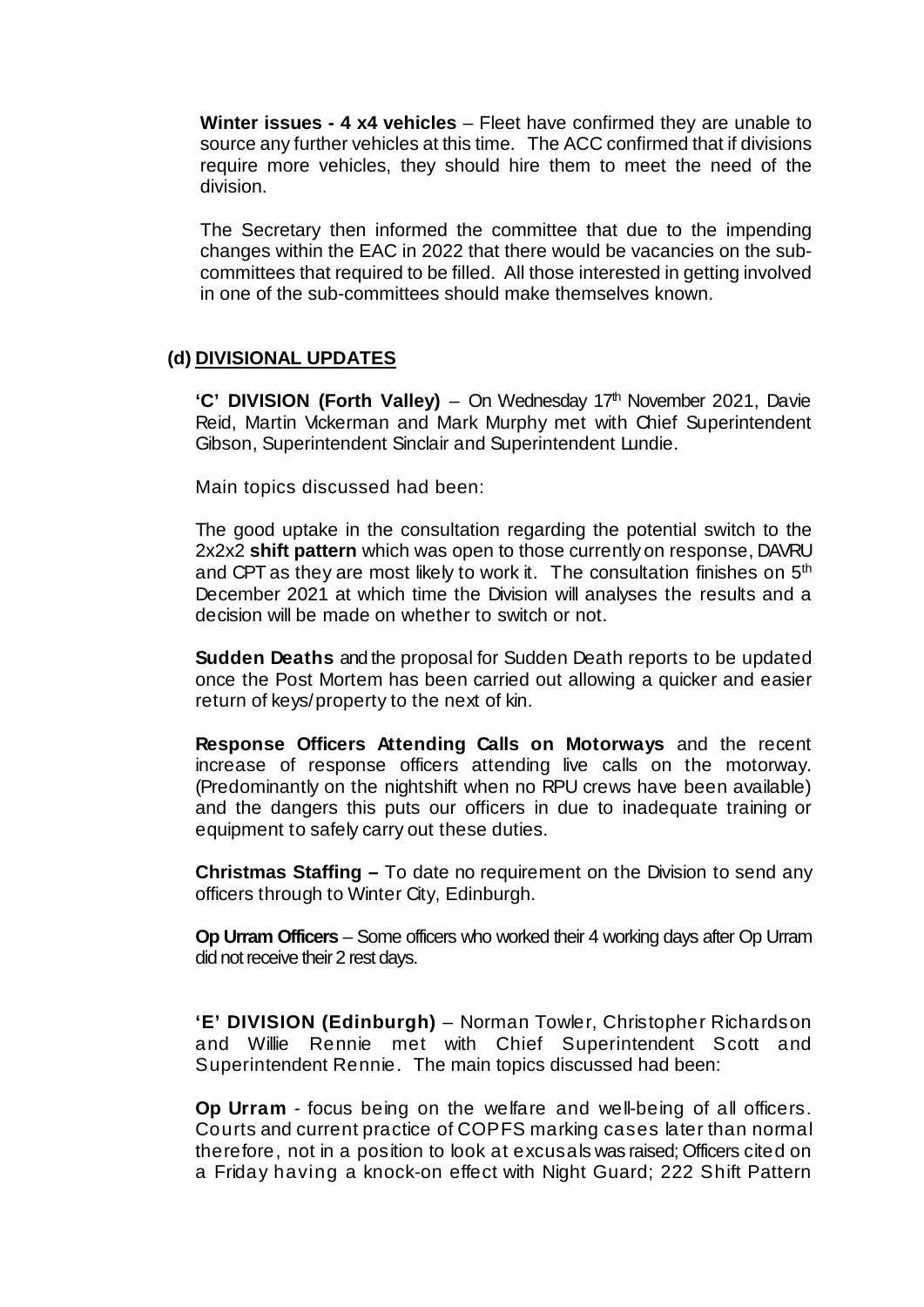was discussed at length. There will be a refreshed communication strategy published shortly.

**Custody Meetings** - ongoing to continue the custody triage and the reopening of Dalkeith Custody Centre during the day.

The Secretary informed those present that in relation to Dalkeith and the re-opening Monday to Friday day shift that the SPF (East Area) had been actively highlighting the risks that closure presented. Other community representatives supported their concerns.

**COVID** - closure of the National Outbreak Management Team whilst Covid levels were high and reminding officers of the need to wear face coverings, hand washing, etc.

**STOs** - now over establishment with 85 officers trained in this specialism.

**'J' DIVISION** – A new commander will shortly take up post. There had been no meeting since the last Quarterly Meeting

**'P' Division (Fife)** – EAC Representatives, Kevin Taylor and John Turley consulted with Chief Superintendent McEwan in respect of an issue relating to Sergeants within Cowdenbeath being required to cover increased areas. Chief Superintendent McEwan rejected the concerns and highlighted that the practice had been in place for a number of years and unless presented with compelling evidence as to why the process should change, it will remain. He was willing to meet those who have raised concerns personally.

**Operation Urram** - There were a number of issues surrounding Operation Urram and all officers within Fife have been encouraged to complete the Op Urram de-brief form.

**Kirkcaldy Court Trial** - Suggestion that a cadre of officers could be made available to provide backfill for court officers to enable officers cited for court valuable time to prepare. The 3 month review is complete but not circulated. Officers will be expected to parade at Kirkcaldy for 0945 and not 0900. This gives officers sufficient time get to Kirkcaldy with their PPE etc.

**Court Officers' Annual Leave** - Until recently officers who were cited for court covered this. A policy decision has been made those cited officers will no longer be utilized and that RDU will revert to their previous policy of identifying an officer from elsewhere within the division.

**Flu Vaccination** – A circulation was sent to officers reminding them they could reclaim the cost of the Flu vaccine.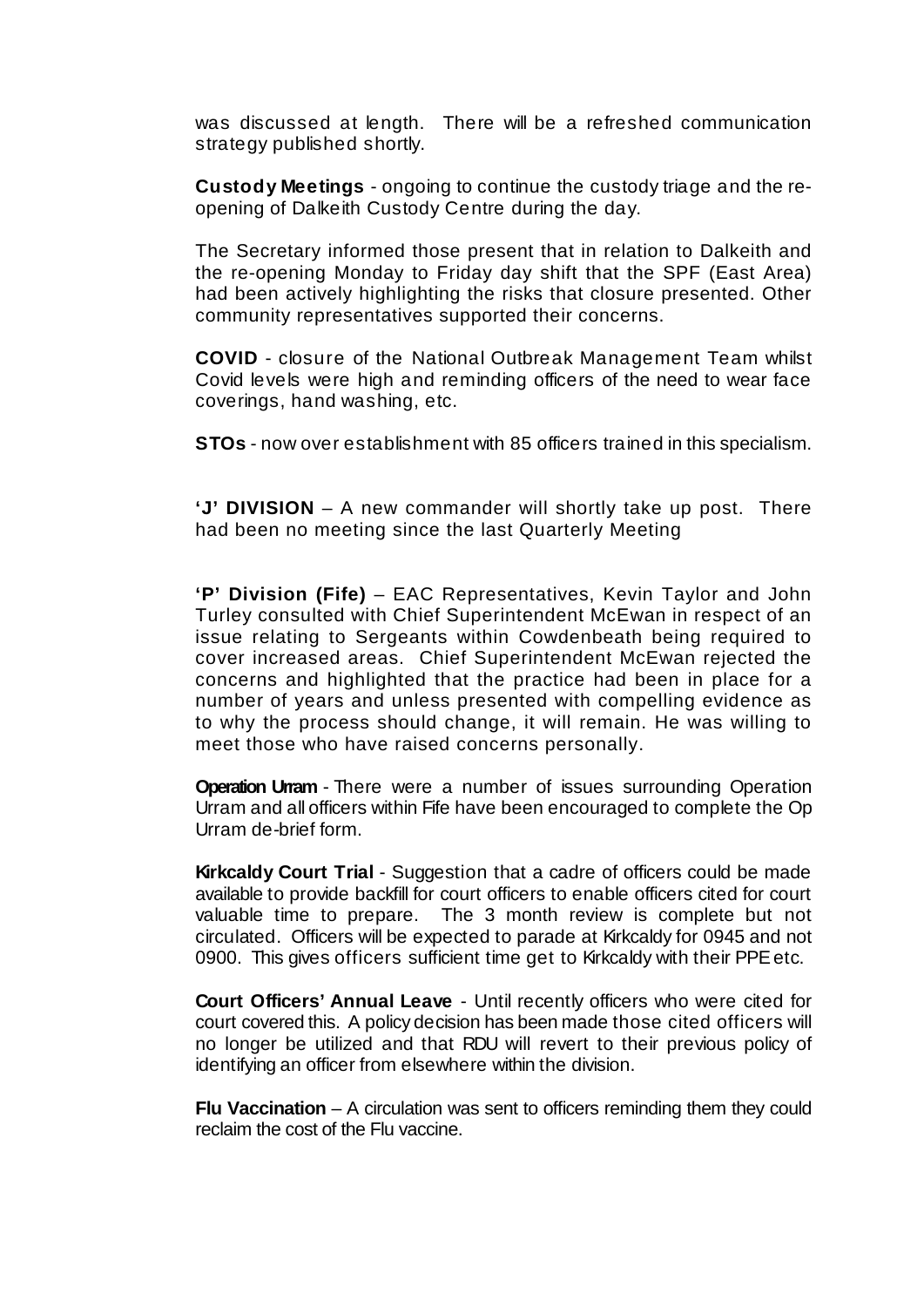Fife RDU confirmed that commitments could be marked on SCoPE once more now that Op Urram has finished.

## **(e) MAJOR EVENTS**

Torchlight & Operation Cranachan (Hogmanay) – 31.12.2021.

Discussions ensued around the planning and resourcing of Hogmanay. Senior Management have agreed that officers from the whole of Scotland would be utilized. PSU tend to be used due to their specialism however, CID and office-based officers should be used more. It was agreed that SCoPE is not fit for purpose.

## **9 NEW BUSINESS**

No new business.

## **10 ANY OTHER COMPETENT BUSINESS**

**SPF Awards – "It's what we do"** - The Secretary gave an update on the SPF Annual Awards held within the Dynamic Earth on 25<sup>th</sup> November 2021.

Every finalist had deserved their place in the final. The new look SPF Awards no longer focus simply on bravery, with categories such as 'Unsung Hero' and 'Cops Cop'. They are not geographically focused but taken as the best from across Scotland.

These awards demonstrate the extraordinary and diverse work that officers deal with on a daily basis going above and beyond, carrying out the work of other agencies alongside their own without recognition.

The committee were asked to highlight the awards throughout their respective divisions. Nominations are already being sought. The online form to nominate an officer/s can be found on the SPF website.

**SPF Policy Conference** - The Chair next went on to inform the committee that the SPF Policy Conference would be taking place  $21^{st} - 22^{nd}$  March 2022. The committee were asked to diary this. The Secretary informed that if there were any subjects that they or, any members within their respective areas wished to be highlighted/discussed at the Conference that these should be forwarded to him.